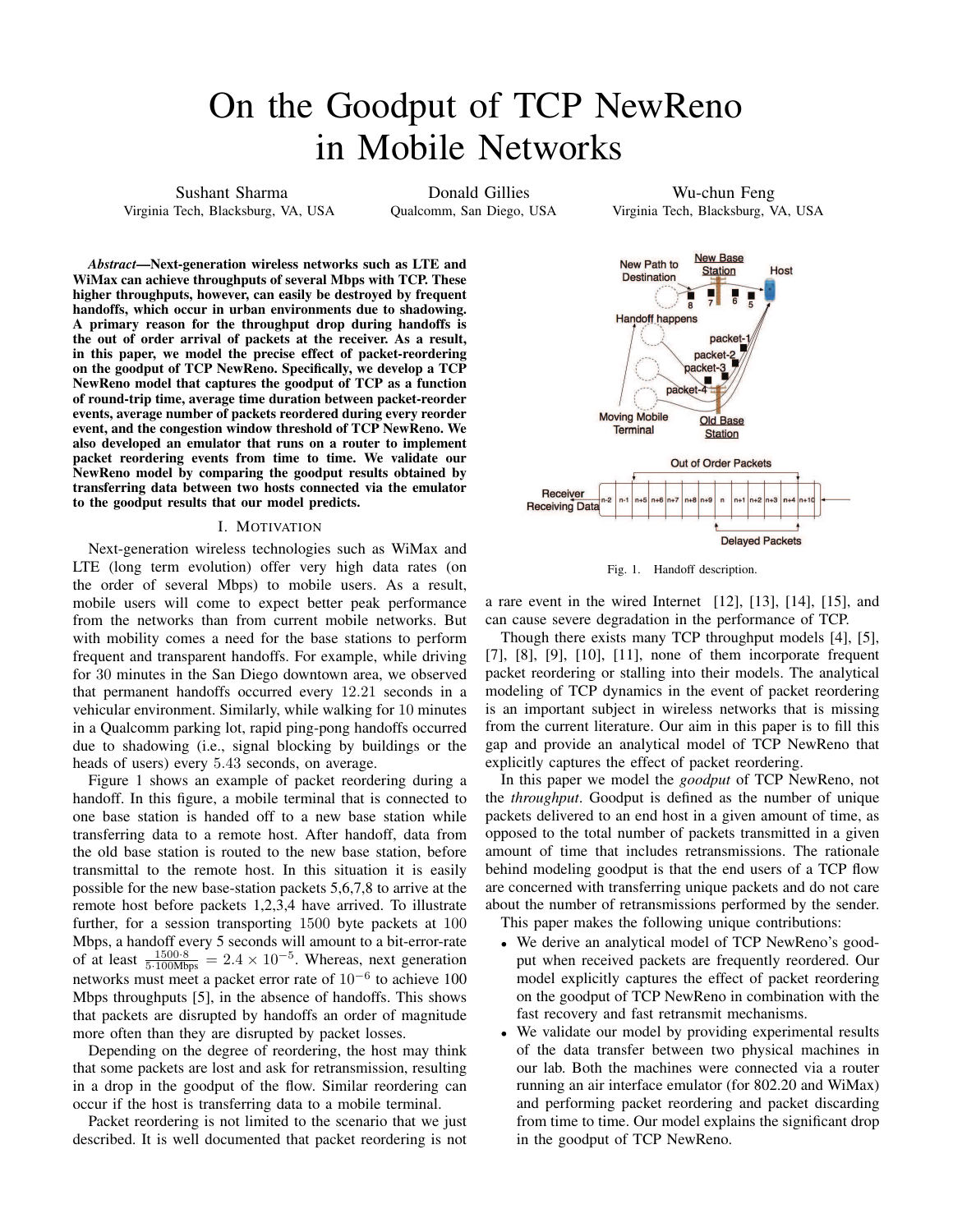TABLE I **NOTATION** 

| Number of packets transmitted by sender but not<br>Flightsize<br>yet acknowledged<br>The value of slow-start threshold<br><i>ssthresh</i><br>Current size of sender's congestion window<br>cwnd<br>$\mathcal{S}MSS$<br>Sender's maximum segment size<br>RTT<br>Round trip time between the sender and the receiver<br>Limit on sender's congestion window<br>W<br>Number of packets that get delayed or arrived late<br>d.<br>at the receiver due to reordering<br>Number of received packets that a single ACK<br>h<br>acknowledges<br>RTT-number after the packet-reorder event in which<br>$\boldsymbol{r}$<br>the ACKs due to the $d$ delayed packets arrive at<br>the sender<br>$\overline{G_1}$<br>Goodput when delayed packets arrive after<br>retransmitted packets, and window can be recovered<br>$\hat{G}_1$<br>Goodput when delayed packets arrive after<br>retransmitted packets, and window can not be<br>recovered<br>$\overline{G_2}$<br>Goodput when delayed packets arrive before<br>retransmitted packets, and window can be recovered<br>Ĝ۰<br>Goodput when delayed packets arrive before<br>retransmitted packets, and window can not be<br>recovered<br>Recovery Period: The period between two packet<br><b>RP</b><br>reorder events<br>Average time duration (in seconds) between two<br>$A_h$<br>packet reorder events |  |
|-------------------------------------------------------------------------------------------------------------------------------------------------------------------------------------------------------------------------------------------------------------------------------------------------------------------------------------------------------------------------------------------------------------------------------------------------------------------------------------------------------------------------------------------------------------------------------------------------------------------------------------------------------------------------------------------------------------------------------------------------------------------------------------------------------------------------------------------------------------------------------------------------------------------------------------------------------------------------------------------------------------------------------------------------------------------------------------------------------------------------------------------------------------------------------------------------------------------------------------------------------------------------------------------------------------------------------------------------|--|
|                                                                                                                                                                                                                                                                                                                                                                                                                                                                                                                                                                                                                                                                                                                                                                                                                                                                                                                                                                                                                                                                                                                                                                                                                                                                                                                                                 |  |
|                                                                                                                                                                                                                                                                                                                                                                                                                                                                                                                                                                                                                                                                                                                                                                                                                                                                                                                                                                                                                                                                                                                                                                                                                                                                                                                                                 |  |
|                                                                                                                                                                                                                                                                                                                                                                                                                                                                                                                                                                                                                                                                                                                                                                                                                                                                                                                                                                                                                                                                                                                                                                                                                                                                                                                                                 |  |
|                                                                                                                                                                                                                                                                                                                                                                                                                                                                                                                                                                                                                                                                                                                                                                                                                                                                                                                                                                                                                                                                                                                                                                                                                                                                                                                                                 |  |
|                                                                                                                                                                                                                                                                                                                                                                                                                                                                                                                                                                                                                                                                                                                                                                                                                                                                                                                                                                                                                                                                                                                                                                                                                                                                                                                                                 |  |
|                                                                                                                                                                                                                                                                                                                                                                                                                                                                                                                                                                                                                                                                                                                                                                                                                                                                                                                                                                                                                                                                                                                                                                                                                                                                                                                                                 |  |
|                                                                                                                                                                                                                                                                                                                                                                                                                                                                                                                                                                                                                                                                                                                                                                                                                                                                                                                                                                                                                                                                                                                                                                                                                                                                                                                                                 |  |
|                                                                                                                                                                                                                                                                                                                                                                                                                                                                                                                                                                                                                                                                                                                                                                                                                                                                                                                                                                                                                                                                                                                                                                                                                                                                                                                                                 |  |
|                                                                                                                                                                                                                                                                                                                                                                                                                                                                                                                                                                                                                                                                                                                                                                                                                                                                                                                                                                                                                                                                                                                                                                                                                                                                                                                                                 |  |
|                                                                                                                                                                                                                                                                                                                                                                                                                                                                                                                                                                                                                                                                                                                                                                                                                                                                                                                                                                                                                                                                                                                                                                                                                                                                                                                                                 |  |
|                                                                                                                                                                                                                                                                                                                                                                                                                                                                                                                                                                                                                                                                                                                                                                                                                                                                                                                                                                                                                                                                                                                                                                                                                                                                                                                                                 |  |
|                                                                                                                                                                                                                                                                                                                                                                                                                                                                                                                                                                                                                                                                                                                                                                                                                                                                                                                                                                                                                                                                                                                                                                                                                                                                                                                                                 |  |
|                                                                                                                                                                                                                                                                                                                                                                                                                                                                                                                                                                                                                                                                                                                                                                                                                                                                                                                                                                                                                                                                                                                                                                                                                                                                                                                                                 |  |
|                                                                                                                                                                                                                                                                                                                                                                                                                                                                                                                                                                                                                                                                                                                                                                                                                                                                                                                                                                                                                                                                                                                                                                                                                                                                                                                                                 |  |
|                                                                                                                                                                                                                                                                                                                                                                                                                                                                                                                                                                                                                                                                                                                                                                                                                                                                                                                                                                                                                                                                                                                                                                                                                                                                                                                                                 |  |
|                                                                                                                                                                                                                                                                                                                                                                                                                                                                                                                                                                                                                                                                                                                                                                                                                                                                                                                                                                                                                                                                                                                                                                                                                                                                                                                                                 |  |

## II. TCP NEWRENO: BACKGROUND

This section briefly explains the working of TCP NewReno as given in RFC 3782 [1]. We list the notation used in this paper in Table I.

When FlightSize is less than ssthresh, TCP can increase its transmit rate exponentially; but when it is greater, transmissions increase linearly. When FlightSize equals or exceeds cwnd, TCP must wait for acknowledgements, i.e., ACKs, which decrease  $FlightSize$ , before sending more packets.

Slow Start: While in slow start, the sender transmits two packets for every packet acknowledged by increasing cwnd by one for every acknowledged packet. This increase continues until cwnd equals or exceeds the slow-start threshold (ssthresh) or a packet loss is detected. After either event, the sender enters the congestion-avoidance state.

Congestion Avoidance: In this state, the value of *cwnd* increases by  $1/s$  (i.e., linearly), for every acknowledgment received where s is the size of congestion window (in packets) before the beginning of the current round trip time (RTT). This means that at the end of the current RTT, cwnd will be increased by one. When three duplicate ACKs are received by the sender, indicating a packet loss (or reordering) the sender enters the fast-retransmit state.

Fast Retransmit: When the TCP enters the fast-retransmit state, the lost packet is retransmitted, and ssthresh is set to  $max(FlightSize/2, 2)$ . The value of *cwnd* is then reduced to  $ssthresh + 3$ , and the sender enters the fast-recovery state.

Fast Recovery: Fast recovery varies its behavior depending upon the type of ACK received. Repeated duplicate ACKs cause "hole-filling" retransmissions at the front of the TCP transmission window. New ACKs with progress in the sequence number "extend the TCP window" by causing new transmissions with higher sequence numbers. This second behavior is the "New" part of "TCP NewReno". For every duplicate ACK received by the sender, the sender increases the value of cwnd by one packet and transmits a new packet if allowed by the cwnd value. We assume that in fast recovery, the sender resets the retransmit timer upon receiving a partial ACK, which is known as the slow-but-steady variant of NewReno. We also assume if a sender receives a full ACK in fast recovery, it will set the *cwnd* to  $min(ssthresh, Flight size+SMSS)$  and enter congestion avoidance. The sender responds to a timeout by reducing the value of cwnd to 1 and entering slow start.

## III. TCP NEWRENO: THE ANALYTICAL MODEL

In developing our model, we consider packet reordering to be a periodic event during the transmission between sender and receiver. We define a recovery period (RP) as the time period between two successive packet reorderng events. A packet reordering event begins as soon as the receiver receives the first out-of-order packet. We divide TCP NewReno's response to packet reordering into the following two cases:

- Case 1: Delayed packets arrive at the receiver *after* retransmitted packets. The reordered packets get delayed significantly and arrive at the receiver after the packets that were retransmitted by the sender. This case is equivalent to when delayed packets are lost due to congestion or because the physical layer dropped them. This scenario can also occur during the handoff event for a mobile host in cellular or next-generation wireless networks. In this case, the receiver simply ignores the delayed packets upon reception.
- Case 2: Delayed packets arrive at the receiver *before* retransmitted packets. The acknowledgment at the sender because of delayed packets arrive before the sender is out of the fast recovery state.

For both cases, the RTT begins when the receiver detects the first out-of-order packet. Variable  $d$  denotes the number of consecutive packets that get reordered on average during every packet-reordering event. We denote  $A_h$  as the average time duration in seconds between two packet-reordering events, i.e. the average value of an RP. Since we consider that the TCP flows are window-limited [3], we denote  $W$  as the limit on the size of TCP's congestion window. The TCP receiver can consider different values for the number of packets it want to acknowledge with a single ACK. We denote  $b$  as the number of packets being acknowledged by single ACK.

## *A. Delayed packets arrive after retransmitted packets*

Figure 2 describes the sender side behavior for this case. Since the d packets are so late, they appear to be lost, and the sender will never see the ACKs due to the reception of these packets at the receiver. As a result, during RTT1 in Fig. 2 there will be no ACKs received by the sender for first  $d$  packets. Since the sender is not receiving any ACKs, there will be no transmissions either. This period of no ACKs will be followed by three duplicate ACKs, which will trigger the sender to enter the fast retransmit state. The sender will then retransmit the packet with the sequence number requested in the duplicate ACKs, i.e. the first lost packet. The sender will also set the value of ssthresh to  $max(FlightSize/2, 2)$ .

Assume that before the packet loss, the sender's congestion window was  $W$ . So, the sender sets the value of  $ssthresh$  to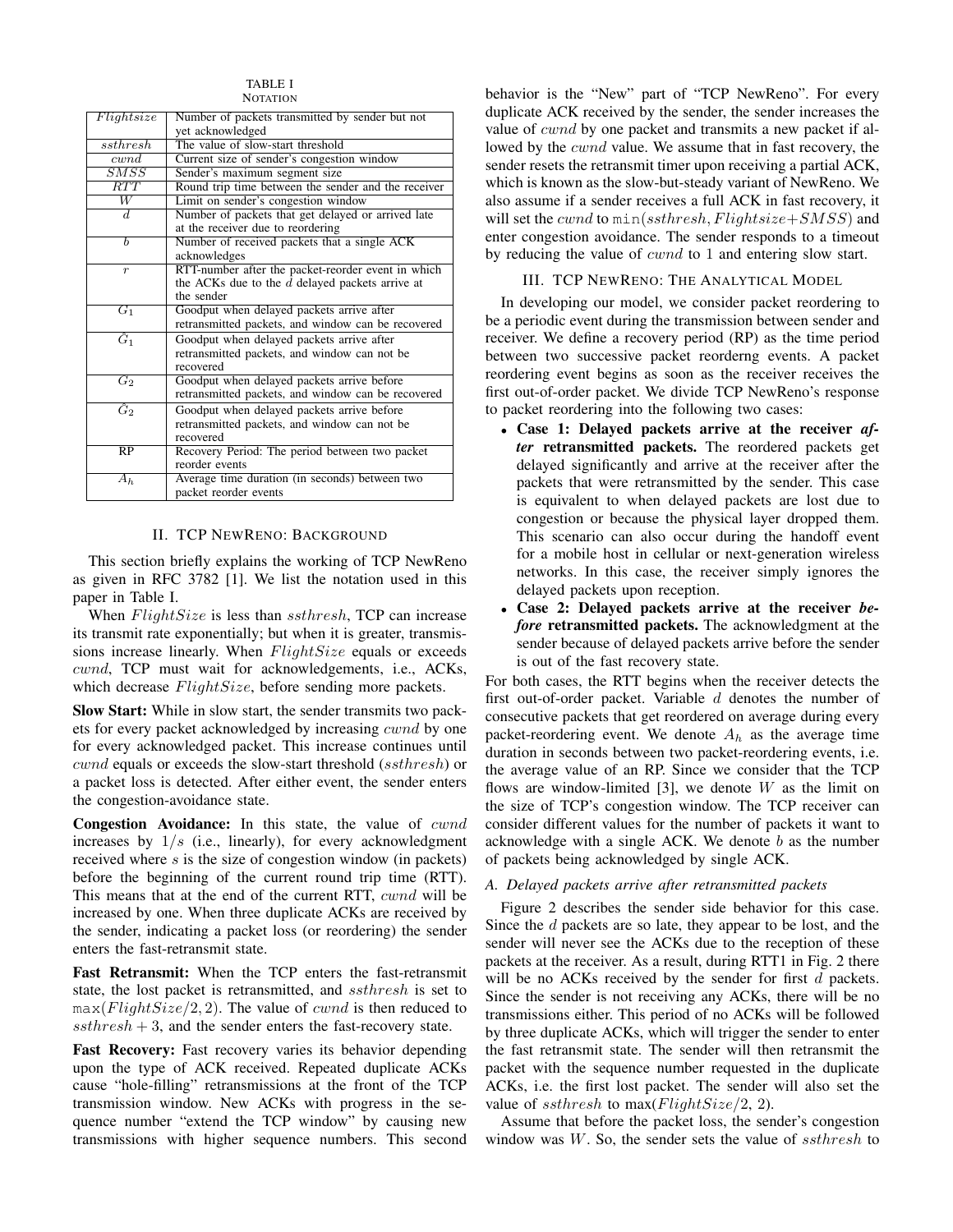

Fig. 2. Sender side of NewReno when  $d$  packets in a window  $W$  are lost.

FlightSize/2 or W/2. According to NewReno, the value of any d is then reduced to eathnoah  $\pm 3$  i.e. any d =  $(W + 3)$ *FughtSize*/2 or *W*/2. According to NewReno, the value of *cwnd* is then reduced to *ssthresh* + 3, i.e. *cwnd* =  $(\frac{W}{2} + 3)$ and enters fast recovery, and for every duplicate ACK received, cwnd will increase by 1. Until the value of cwnd becomes equal to W, which is the current  $FlightSize$ , the sender cannot equal to *w*, which is the current *F* lights that for the next  $(\frac{W}{2} - 3)$ duplicate ACKs, the sender will not send any new packets. For duplicate ACKs, the sender will not send any new packets. For<br>the other  $(\frac{W}{2} - d)$  duplicate ACKs that the sender will receive in RTT1, it will send one new packet per ACK. So, the sender in R111, it will send one new packet per  $\lambda$  will send  $(\frac{W}{2} - d)$  new packets in RTT1.

Next, as shown in Figure 2, the sender will receive a partial ACK for the first retransmission in RTT1. Upon receiving partial duplicate ACK, TCP NewReno will retransmit the next unACKed packet. Note that it takes a full retransmit window (W) to retransmit the next unACKed packet. At this moment, the  $FlightSize$  is reduced by 1, and the sender can transmit another new packet to the receiver. During RTT2, for the another new packet to the receiver. During R112, for the  $(\frac{W}{2} - d)$  duplicate ACKs, the sender sends 1 new packet for every duplicate ACK received.

So, for next d RTTs, the number of new packets transmitted by the sender, or the size of cwnd, will increase by 1 per RTT. After  $d$  RTTs, NewReno exits fast recovery, and the new packets transmitted by the sender will increase by  $1/b$  per RTT.

Depending on the duration between two packet-reordering events, a goodput model can be developed for two different scenarios. In one,  $A_h$  is large enough so that the sender can grow its congestion window back to W. In the other,  $A_h$  is so small that the sender cannot grow its congestion window back to W. Since  $A_h$  is the average duration of an RP,  $\frac{A_h}{RTT}$  denotes the number of RTTs in an RP for both scenarios. Below we model the goodput of these two scenarios.

Window can be recovered. Figure 3 shows the number of new packets transmitted by the sender in  $\frac{A_h}{RTT}$  RTTs after the RTT in which d packets were lost. The area under the curve represents the overall goodput when the window recovers to W. This area can be calculated by subtracting the area of Region1 and Region2 from the total area of Figure 3.

From Figure 3, the areas of Region1 and Region2,  $ar_1$ and  $ar_2$ , respectively, are

$$
ar_1 = d\frac{W}{2} + \frac{d^2}{2}, ar_2 = b\frac{W^2}{8}
$$



Fig. 3. New packets transmitted by the sender during an RP in which window was recovered back to W

So, the total data transferred in  $A_h$  time is given by  $W\frac{A_h}{RTT} - ar_1 - ar_2$ ), i.e.,

$$
W\frac{A_h}{RTT} - b\frac{W^2}{8} - d\frac{W}{2} - \frac{d^2}{2}
$$
 (1)

If we divide (1) by the total amount of time used for the transfer (i.e.,  $A_h$ ), the goodput  $G_1$  is

$$
G_1 = \frac{W}{RTT} - \frac{1}{A_h} \left[ b \frac{W^2}{8} + d \frac{W}{2} + \frac{d^2}{2} \right]
$$
 (2)

Window cannot be recovered. Figure 4 shows the scenario when the RP is so small that the sender cannot grow its congestion window back to  $W$ . By comparing the width of Region2 in Figure 3 and the width of Region4 in Figure 4, the minimum number of packets that are required to be lost so that the sender can not grow its congestion window back to so that the sender can not grow its congestion window back to W must satisfy  $b\frac{W}{2} > (\frac{A_h}{RTT} - d)$ . Rewriting this condition we arrive at Eqn.  $(3)$ :

$$
\frac{A_h}{RTT} < d + b\frac{W}{2} \tag{3}
$$



Fig. 4. New packets transmitted by the sender during an RP in which window was not recovered back to W

From Eqn. (3),  $\frac{A_h}{RTT}$  is the number of RTTs in an RP, and ¡  $d + b\frac{W}{2}$  is the minimum number of RTTs that are required to grow the window back to  $W$ . This also tells us that the larger the number of packets that a single ACK acknowledges (i.e. b), the larger the time required by the sender to grow the congestion window back to W.

If the sender cannot recover the window back to  $W$ , the value of window at the start of the subsequent RPs decreases,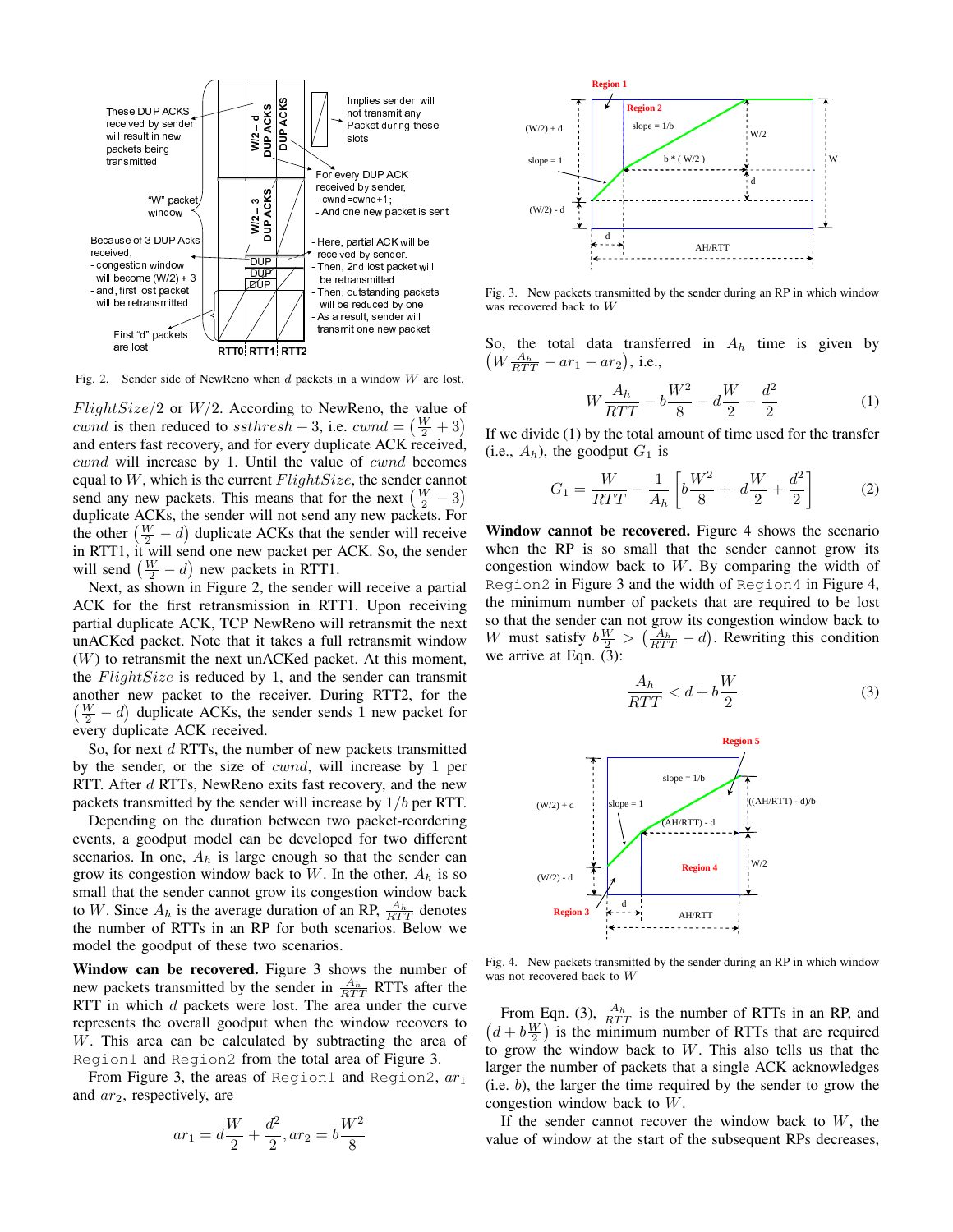

Fig. 5. Unique packets transmitted when the sender was unable to grow the congestion window back to W

causing the sender to timeout after a certain number of RPs, as shown in Figure 5. In the  $n^{th}$  RP, the sender timeouts and enters slow start. Calculating  $n$  will help us calculate the goodput during these  $n$  RPs, as shown below.

First, we use Figure 4 to derive a general expression of the window size after the  $n^{th}$  RP when d packets were lost at the start of  $n^{th}$  RP:

$$
W_n = \frac{W_{n-1}}{2} + \frac{1}{b} \left( \frac{A_h}{RTT} - d \right)
$$
 (4)

where  $W_n$  is the size of congestion window after  $n^{th}$  RP, and  $W_{n-1}$  is the value of congestion window after  $(n-1)^{th}$  RP.<br>The genus property at  $\sum_{n=1}^{\infty}$  Can  $(4)$  can be solved to get

The recurrence relation of Eqn. (4) can be solved to get:\n
$$
W = \frac{1}{2} \left( \frac{1}{2} \right)^{3/2} \left( \frac{1}{2} \right)^{3/2}
$$

$$
W_n = \frac{W_0}{2^n} + \frac{2}{b} \left( \frac{A_h}{RTT} - d \right) \left( 1 - \frac{1}{2^{n-1}} \right), n > 1, \quad (5)
$$

Next, because we know the value of congestion window at the start of the first RP, i.e.,  $W_0$ , and can derive the value of congestion window after first RP, i.e.,  $W_1$ , using Eqn. (4), we can use these values, along with Eqn. (5), to calculate the value of *n* for which  $W_n$  is  $d + 2$ :

$$
n = log_2\left(\frac{W - \frac{4}{b}\left(\frac{A_h}{RTT} - d\right)}{d + 2 - \frac{2}{b}\left(\frac{A_h}{RTT} - d\right)}\right)
$$
(6)

Second, we also use Figure 4 to derive a general expression for the amount of data transferred in  $n^{th}$  RP for the scenario where the window *cannot* be recovered back to W. From Figure 4, the total amount of data transferred is the sum of the areas of Region 3, Region 4, and Region 5.

$$
D_n = \frac{d^2}{2} + d\left(\frac{W_{n-1}}{2} - d\right) + \left(\frac{A_h}{RTT} - d\right)^2 \left[ \left\{ \left(\frac{W_{n-1}}{2}\right) / \left(\frac{A_h}{RTT} - d\right) \right\} + \frac{1}{2b} \right], \quad (7)
$$

So, the goodput obtained during the the  $n$  RPs is given by

$$
\hat{G}_1 = \frac{1}{nA_h} \sum_{i=1}^n D_i,
$$
\n(8)

where  $D_i$  is given by Eqn. (7) and n is given by Eqn. (6).

Whether or not the window recovers back to W after the  $(n+1)$ <sup>th</sup> RP will depend on the *ssthresh* value at that time, which will be  $d/2$ . Figure 6 shows a detailed growth in the new packets transferred during  $(n + 1)^{th}$  RP, and the size of window reached at the end of  $(n+1)$ <sup>th</sup> RP, in terms of packets will be  $\overline{a}$  $\mathbf{r}$ 

$$
\frac{d}{2} + \frac{1}{b} \left( \frac{A_h}{RTT} - \log_2 \frac{d}{2} \right),\tag{9}
$$

For a more accurate analysis, we can use the value in (9) as the value of  $W_0$  in our analysis of Eqns. (5), (6), (7), and (8).



Fig. 6. New packets transferred during  $(n + 1)^{th}$  RP

## *B. Delayed packets arrive before retransmitted packets*

Here the sender receives the ACKs from the delayed packets before it exits fast recovery. We first explain the behavior of TCP NewReno for two special cases: (1) ACKs due to delayed packets arrive in the first RTT after the RTT in which packets were reordered. (2) ACKs due to delayed packets do not arrive in the first RTT after the RTT in which packets were reordered, but arrive before the next packet-reorder event. After explaining the behavior of sender for these two cases, we will develop two goodput equations, one for when the congestion window can be recovered back to  $W$  and the other when the congestion window cannnot be recovered back to W.

ACKs arrive in first RTT after packet-reorder event. Figure 7 shows how the sender behaves when ACKs due to the delayed packets arrive in RTT1. During RTT1, the very first ACKs that the sender receives will be three duplicate (DUP) ACKs due to the reordering of d packets. Upon receiving the third DUP ACK, the sender retransmits the first packet that was delayed. Then, according to NewReno specification, the sender sets the value of ssthresh to  $W/2$  and the value of cwnd to  $[(W/2)+3]$ . We can assume that the delayed packets at the receiver may not arrive in sequence. Thus, the sender will receive a mix of partial ACKs (due to delayed packets) and duplicate ACKs (due to non-delayed packets). For every duplicate ACK received, the sender increases the value of cwnd by 1, and for every partial ACK received, the sender reduces the number of outstanding packets depending upon the packet number being ACKed. Figure 8(a) shows the number of new packets transmitted by sender in the RTTs after the RTT in which packets got reordered. The window growth in Figure 8(a) stops when the congestion window reaches its limit (i.e. W), or if another packet reorder event happens before the window can be recovered back to W.

It is possible that the sender may end up retransmitting up to  $(W-3)$  old packets in RTT1. To explain, let us assume that only first packet got delayed and arrives as the fourth packet. The ACKs due to the remaining packets in this RTT will be considered as partial ACKs. Why? After receiving three DUP ACKs, the sender enters the fast-retransmit state, and these ACKs do not cover the last new packet transmitted before the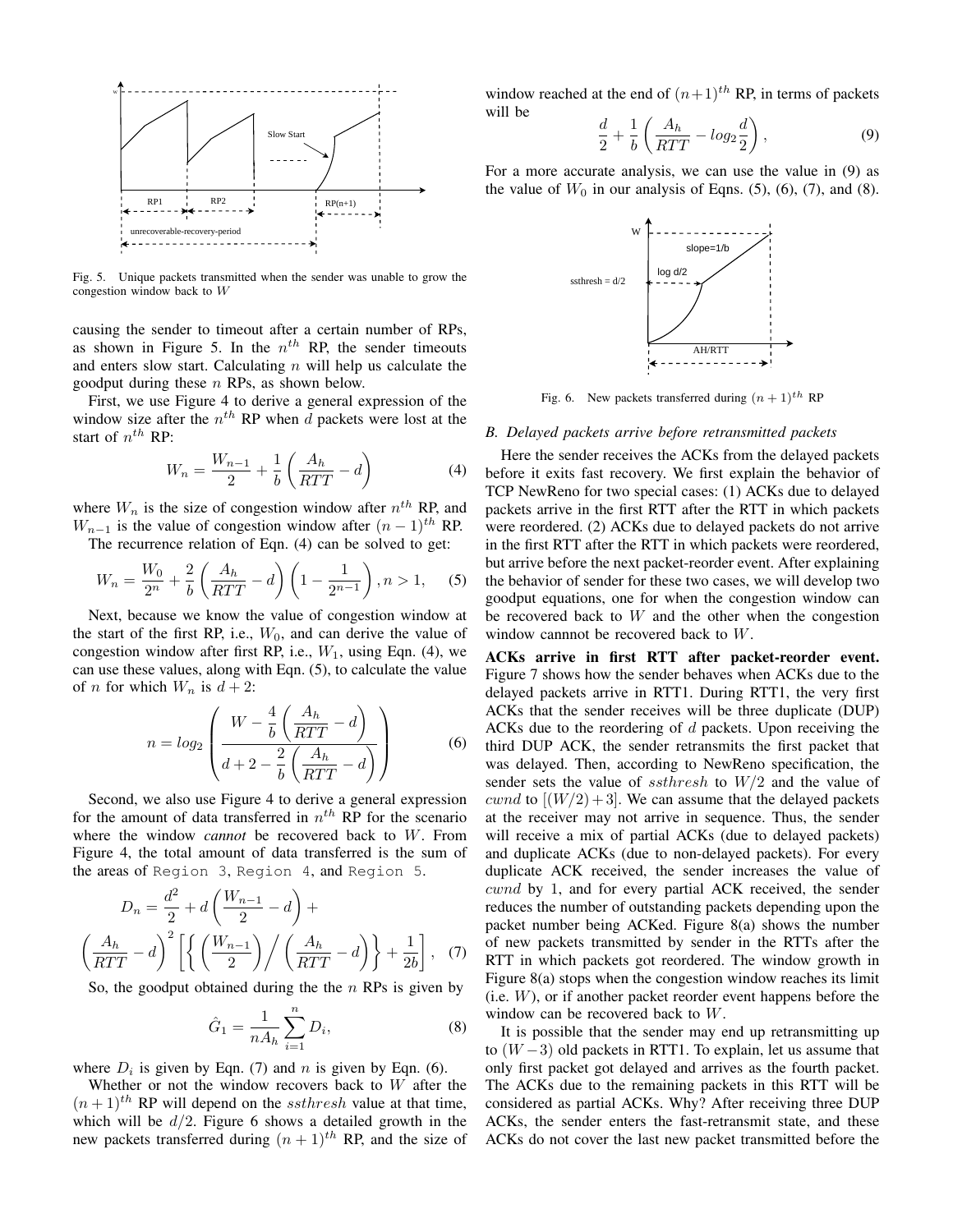

Fig. 7. Sender behavior when ACKs due to delayed packets arrive in RTT1.

sender entered fast retransmit. Hence, every partial ACK will result in retransmission of the next unACKed packet. Such retransmissions can be avoided via the SACK option in TCP (though SACK will not affect the *goodput* in this case).

ACKs arrive in r<sup>th</sup> RTT after packet-reorder event, where  $r \le d$ . This scenario can be regarded as the general case for the previous scenario, where the ACKs due to delayed packets arrived in the very first RTT. Here the value of  $r$  is less than or equal to the value of  $d$ ; otherwise this scenario will be same as the scenario where the delayed packets were lost because after the  $d^{th}$  RTT, the sender will be out of fast recovery.

We can see that before the  $r^{th}$  RTT, similar to the case when delayed packets were lost, the number of new packets transmitted by the sender will increase by one during every subsequent RTT. This is shown in Figure 8(b). After the  $r^{th}$ RTT, the sender will come out of the fast-recovery state, the congestion window size will be set to  $ssthresh = W/2 =$  $\min(flight size, ssthresh)$ , and the congestion window size will now increase by  $1/b$  packets per RTT. The size of congestion window will grow until it reaches its limit (i.e. W), or another packet reorder event happens that will prevent the congestion window from recovering back to W. **Example 19** absorption of the second of the second of the second of the second of the second of the second of the second of the second of the second of the second of the second of the second of the second of the second o

For the case when ACKs due to delayed packets arrive in  $r^{th}$  RTT, we can consider two sub-cases. One, in which the sender was able to recover the congestion window back to W. And the other sub-case, in which the sender was not able to recover its congestion window back to W.

Figure 9(a) shows the growth in the window size when the sender was able to recover it congestion window back to W before the next packet-reorder event. The goodput equation for this sub-case can be given as follows

$$
G_2 = \frac{W}{RTT} - \frac{1}{A_h} \left[ \frac{b}{8} W^2 + r \left( \frac{W}{2} + \max(0, d - r) \right) + \frac{r^2}{2} \right]
$$
(10)

The derivation of Eqn. (10) is similar to the analysis presented



(a) ACKs due to delayed packets arrive in first RTT after the RTT in which packets were reordered  $(r = 1)$ .



(b) ACKs due to delayed packets arrive in  $r^{th}$  RTT after the RTT in which packets were reordered  $(r < d)$ .

Fig. 8. New Packets sent per RTT by NewReno sender when ACKs due to delayed packets arrive before end of fast-recovery.

Eqn. (2). That is, when r becomes greater than  $d$  (i.e., delayed packets were lost), Eqn. (10) reduces to Eqn. (2).

For the sub-case when the sender cannot recover the congestion window back to  $W$ , we perform a similar analysis to what we did in the case when delayed packets were lost and the congestion window was not recovered. Figure 9(b) shows the growth in congestion window for this sub-case. Since the window cannot be recovered, the size of congestion window becomes smaller and smaller in every subsequent RP. Finally, the size of congestion window reaches  $d + 2$ , and upon losing d packets out of  $d+2$ , the sender timeouts after this RP. If we denote the RP after which the sender timeouts as the  $m<sup>th</sup>$  RP, we can calculate  $m$  as we did for Eqn. (6):

$$
m = log_2\left(\frac{W_0 - \frac{4}{b}\left(\frac{A_h}{RTT} - r\right)}{r + 2 - \frac{2}{b}\left(\frac{A_h}{RTT} - r\right)}\right),\tag{11}
$$

where the value of  $W_0$  is the initial size of congestion window. To calculate the goodput,  $W_0$  can be considered as the size of congestion window after the  $m^{th}$  RTT in which the sender will time out. (Note that the value of the  $m$  in Eqn. (11) is a general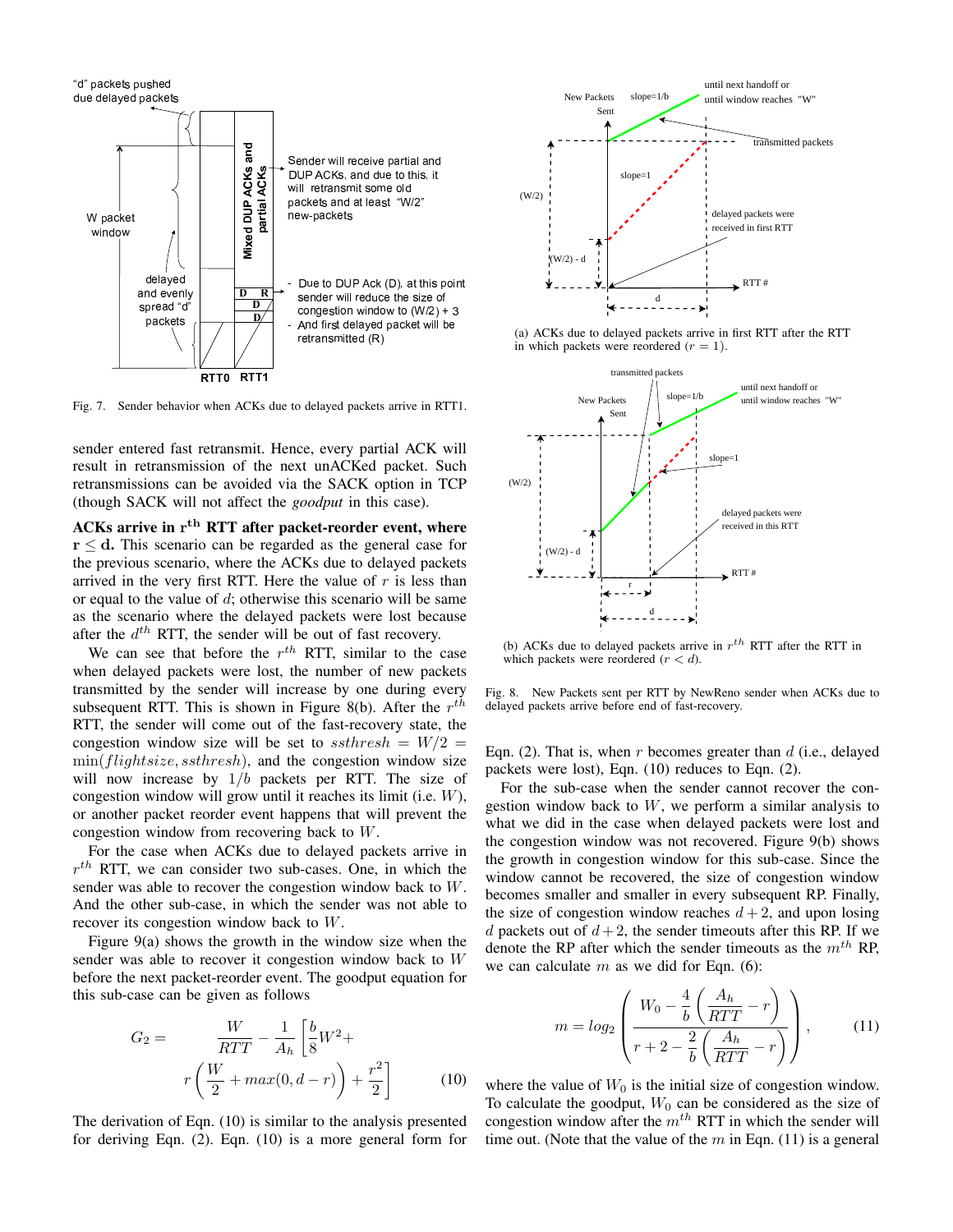

Fig. 9. ACKs due to the d delayed packets arrive in  $r^{th}$  RTT after the RTT in which packets were reordered.

form for the value of n in Eqn. (6)). The value of  $m$  becomes equal to *n* for  $r = d$ . The value of  $W_0$  does not depend on the value of  $r$ , and can be given by Eqn. (9). Again, similar to the analysis performed for developing Eqn (7), we can develop a general equation for the total new data transferred during  $m^{th}$ RP. This can be given as

$$
\hat{D}_m = \frac{r^2}{2} + r \left( \frac{\hat{W}_{m-1}}{2} - d \right) + \left( \frac{A_H}{RTT} - r \right)^2 \left[ \left\{ \left( \frac{\hat{W}_{m-1}}{2} \right) / \left( \frac{A_H}{RTT} - r \right) \right\} + \frac{1}{2b} \right] (12)
$$

where the window size after  $m^{th}$  RTT can be given by

$$
\hat{W}_m = \frac{W_0}{2^m} + \frac{2}{b} \left( \frac{A_h}{RTT} - r \right) \left( 1 - \frac{1}{2^{m-1}} \right), m > 1. \quad (13)
$$

The goodput for this scenario, where the ACKs due to the d delayed packets arrive in  $r^{th}$  RTT, can be given by

$$
\hat{G}_2 = \frac{1}{mA_h} \sum_{i=1}^{m} \hat{D}_i,
$$
\n(14)

The derivation of Eqns. (12) and (13) follow the same approach as for Eqns. (5) and (8). As a result, the discussion has been omitted to save space. It is easy to see that Eqns. (13) and (14) are the general form of Eqns. (5) and (8).

We can also give a general form for Eqn. (3), which provides the condition that will prevent the sender to grow back its congestion window to  $W$  after a packet drop event, as

$$
\frac{A_h}{RTT} < r + b\frac{W}{2}.\tag{15}
$$

An interesting observation is that the Eqn. (15) does not contain d. This suggests that when the ACKs due to delayed packets arrive in the  $r^{th}$  RTT ( $r < d$ ), then whether window

can be recovered or not, is independent of the number of packets that get delayed, i.e. d.

We can now say that Eqns. (10) and (14) constitutes the analytical goodput model developed in this paper. Next, we will present some experimental results to validate our model.

## IV. EXPERIMENTAL RESULTS AND MODEL VALIDATION

Eqns. (10) and (14) can be used to predict goodput of a TCP NewReno flow as a function of RTT, window limit, average time duration between two packet-drop events, and the average number of packets reordered (or dropped) during every event. In this section, we validate these equations by presenting results of data transfer between two physical hosts within our lab setup.

## *A. Experimental Setup*

The experimental setup is shown in Figure 10. Both the sender and receiver run Linux kernel 2.6.21.



Fig. 10. Experimental setup within our lab.

The router that connects sender to the receiver is running the *Packet Reorder Emulator* (PRE). PRE was written to explore wireless MAN air interface designs at our lab. With appropriate parameters, PRE can emulate 802.20 or WiMax. It also includes a simple handoff model. The PRE is parameterized, and the most important parameters with their default values are:

- Slot Size (911 microseconds)
- Air Interface Total Throughput (2.33 MBps)
- Backhaul Delay (20 milliseconds RTD)
- Handoff Interarrival (7.5 secs), Pushout (200 ms), and Packets-Pushed (10).

The throughput limitation of 2.33 MBps emulates the 802.20 wireless air interface bottleneck. The handoff interarrival time is the time between handoff events. Handoff is emulated by "pushing" a certain number of packets into the future, so that they are delivered out-of-order and late. The "pushout" is the amount of delay into the future, and the "packets pushed" is the number of packets that will be pushed. To help keep our experiments deterministic, handoff events were kept periodic.

## *B. Measurements while Emulating Handoffs*

Here we present the measurement data collected while transferring 50 MegaByte file between two hosts that were connected through the router running PRE. PRE was used to emulate different values of  $RTT$ , different durations between two packet-reorder events  $(A_h)$ , and different number of packets getting reordered (d). Several different limits on window size  $(W)$  were used during the experiments by using TCP system control (sysctl) variables within the linux kernel. We collected data under different combinations of the model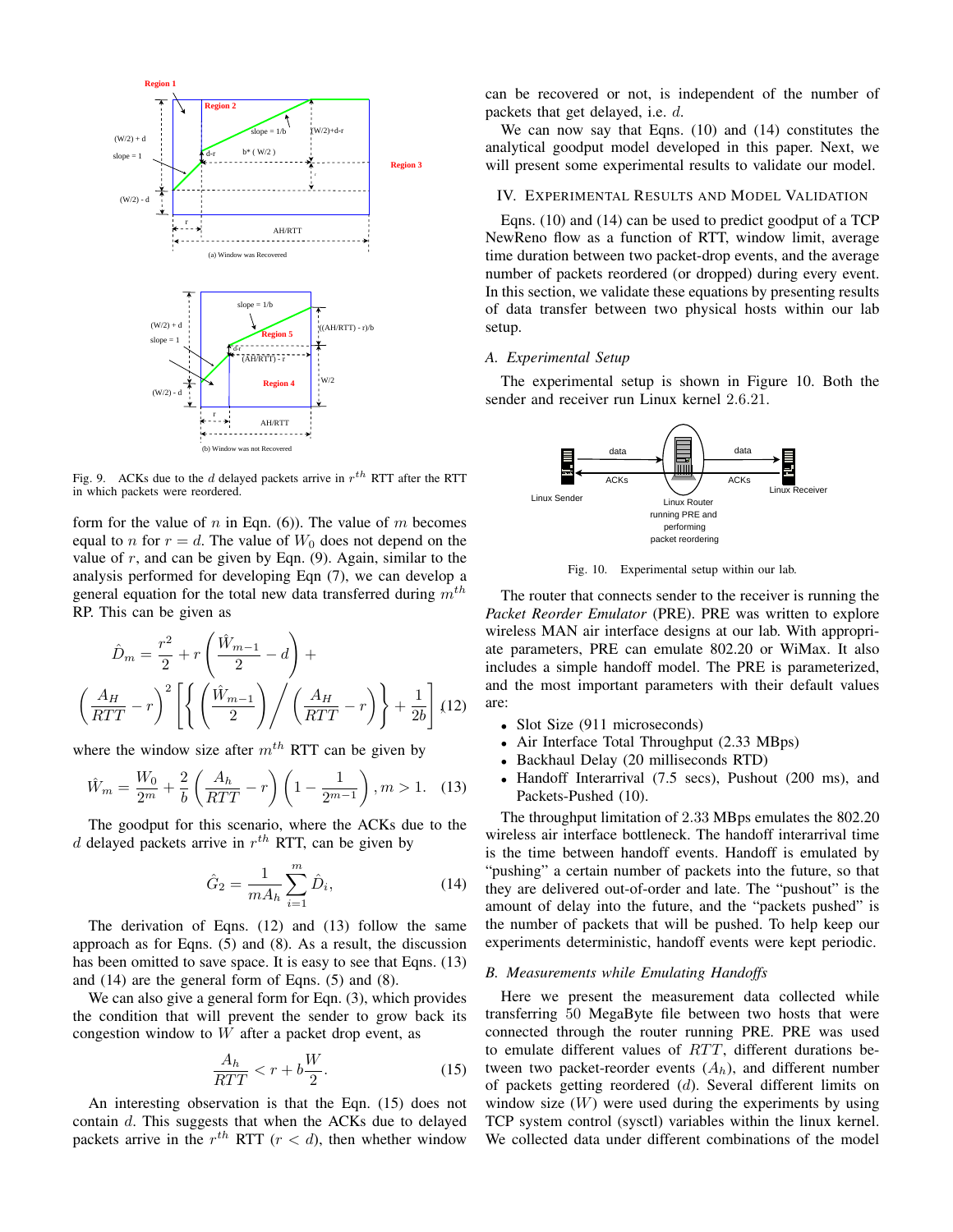

Fig. 11. Comparison of actual goodput and the goodput calculated using our model at different RTTs.



Fig. 12. Comparison of actual goodput and the goodput calculated using our model for window limited flows.

parameters in order to validate the models presented in (10) and (14).

Variable RTT. Our first set of experiments were conducted while keeping the values of  $d$ ,  $W$ , and  $A<sub>h</sub>$  as constants. Value for the number of packets that got delayed due to reordering (i.e.  $d$ ) was set to 1. Limit on congestion window (i.e.  $W$ ) was set to 193 KiloBytes, and the value of time duration between two packet reorder events (i.e.  $A<sub>h</sub>$ ) was set as 2 seconds. We varied the values of RTT from 70 to 150 milisecs. Figures 11(a) to 11(c) presents the comparison of goodput calculated using Eqns. (10) and (14) (as applicable), and the actual goodput achieved while transferring the data between two hosts connected via PRE. X-axis in Figures 11(a) to 11(c) shows the amount of time by which d packets got delayed and y-axis show the achieved goodput. The values on X-axis are used to calculate the value of  $r$ , i.e. the RTT in which the ACKs due to delayed packets arrive at the sender.

By looking at the results presented in Figures 11(a) to 11(c), it may seem that our model is not very accurate when the delayed packets arrive the first RTT after packet-reorder event. This is because the actual goodput obtained when the packets arrive in the first RTT after the packet reorder event is higher than the goodput calculated using our goodput model. But our model is accurate, and this seemingly inaccurate behavior can be explained by looking at the implementation details of TCP NewReno in the Linux kernel. After looking at the implementation of NewReno in linux kernel, it seems that when the ACKs due to the delayed/reordered packets arrive at the sender before the end of the first RTT after which packets got reordered, the NewReno sender is overly aggressive in increasing its congestion window size. This fact is also documented by Sorolahti and Kuznetsov in [6]. They explain that the Linux fast recovery do not completely follow the behavior given in RFC 3782, and as a result when the reordered packets arrive in the first RTT after packet reorder event, the goodput results will be higher than those calculated by our model. Our result confirm the documented behavior of Linux in [6]. This behavior of NewReno implementation in Linux kernel will be present in rest of our experiments as well.

Variable Congestion Window. In our next set of experiments, we varied the value of the limit on congestion window, i.e. W, while keeping the values of  $d$ ,  $RTT$ , and  $A<sub>h</sub>$  as constants. The value of  $A_h$  was set to be 4 secs, d as 10, and RTT as 100 msecs. Figures 12(a) to 12(c) shows the results for these experiments. An interesting observation here is that increasing the congestion window size can not significantly improve the goodput of a NewReno flow if the flow is experiencing regular packet reorder events.

Variable Reordered Packets. For these experiments, we varied the number of packets that gets reordered, i.e. d, while keeping the values of  $RTT$ , W, and  $A<sub>h</sub>$  as constants. The value of  $RTT$  was kept constant at 100 msecs, limit on congestion window W as 193 KB, and  $A_h$  as 2 secs. Figures 13(a) to 13(c) shows the results of our experiments for these settings. From the results in Figures  $13(a)$  to  $13(c)$ , we can observe that if the number of packets getting reordered increase, the further drop in goodput is not significant. It means that as few as one packet is sufficient to cause a significant drop in the goodput of a flow.

**Variable**  $A_h$ . In these experiments, we varied the value of  $A_h$ , i.e. the time duration between two packet reorder events. We kept the values of W,  $RTT$ , and d as constants. Figures 14(a) to 14(c) show the results for this scenario. These figures show that the packet reordering has already caused the goodput to